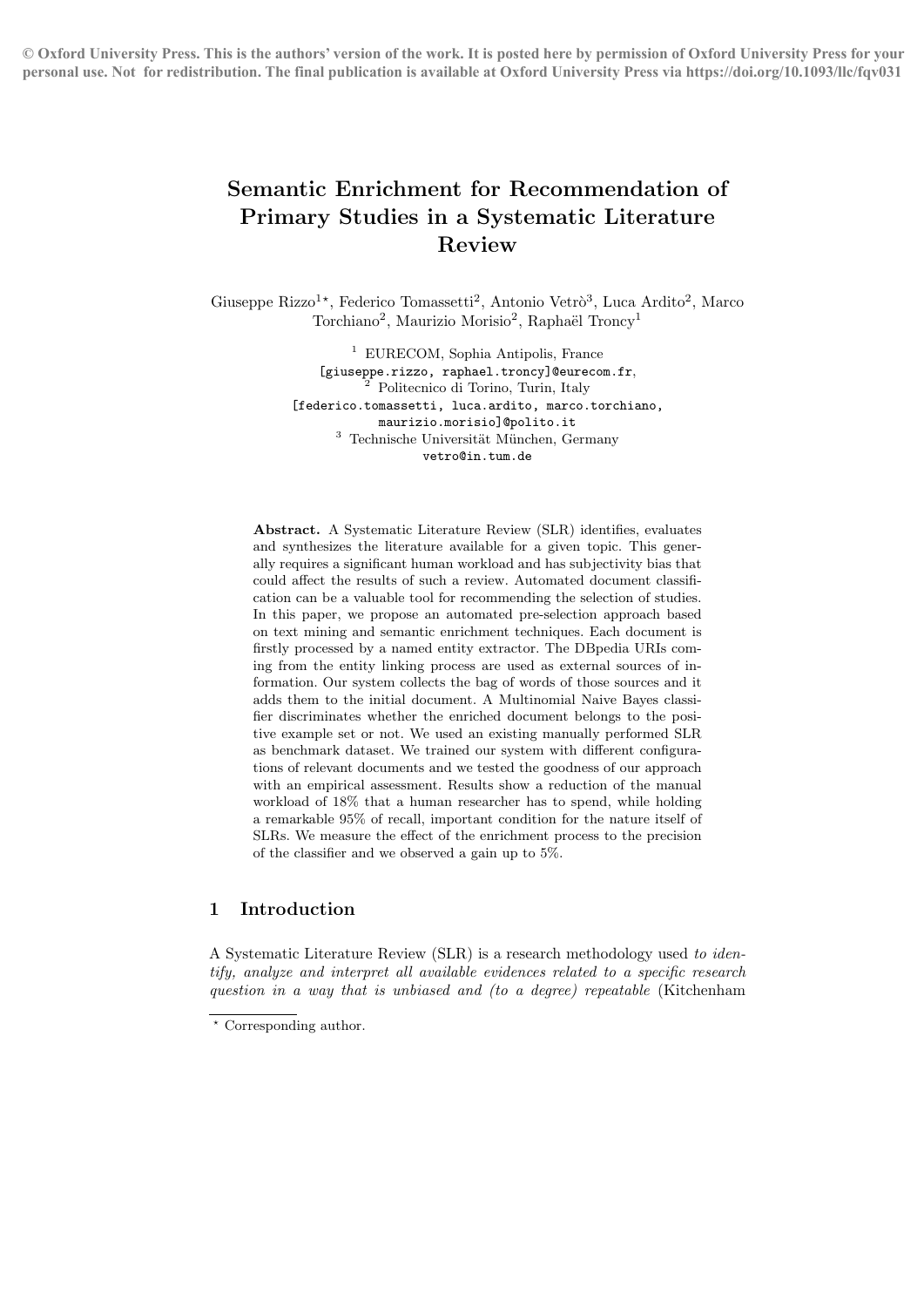2007). A SLR has to be performed according to a pre-defined protocol describing how primary studies<sup>4</sup> are selected and categorized, reducing as much as possible subjectivity bias. Depending on the research field where it is applied, the protocol changes. In this paper, we focus on a SLR applied to the field of Software Engineering, where the protocol can be summarized by the following steps (Kitchenham 2004): (i) identification of research, (ii) selection of primary studies, (iii) study quality assessment, (iv) data extraction and monitoring progress, (v) data synthesis. The first step defines the search space, i.e. the set of documents in which researchers select papers. A small sample set of relevant documents is used to define the search space. The second step identifies and analyses all possible useful studies among the papers which are contained in the search space that can help to answer some research questions. In the third step, an assessment about the quality of the studies collected is performed, while in the fourth step, the data extraction forms are delivered according to the review under evaluation. The last step delivers the data synthesis methods. Although these steps seem to be sequential, it is worth considering them as iterative steps and, therefore, the outputs may evolve according to the evolving topics.

The entire process is supervised and guided by researchers who summarize all existing information about some phenomena in a thorough and, potentially, unbiased manner. The final goal is to draw more general conclusions about some phenomena derived from individual studies, or as a prelude to further research activities. A SLR has a crucial importance in all research fields but it is extremely time-consuming, requiring an important human workload which is costly and error prone. Even though full automation of SLR is not possible due to the need of human reasoning for the aggregation and interpretation of scientific results, we believe that a tool support in the selection of the primary studies can reduce the human workload necessary in that phase, without loosing knowledge (which is a particularly important condition for the nature itself of SLRs).

Therefore, the objective of this paper is to reduce the human workload in a SLR, semi-automating the selection of primary studies (i.e. the second step of the SLR process). This depends on the dimensions of the search space. The larger the search space is the more effective our proposed approach will be. Our method focuses on a filter strategy resorting to semantic enrichment and text mining techniques to reduce the number of papers that researchers, who perform a SLR, should read. We use a text classifier to filter potentially interesting documents within the search space. The classifier produces a reduced set which contains a higher percentage of interesting document than the initial set. Afterwards, this reduced set is manually examined by researchers. In this way, we reduce the workload required to all researchers, limiting the human error rate. This phenomenon usually occurs when a set is sparse and searching through it requires more efforts than in a clean set, where the noise is smaller.

 $4$  A primary study is *(in the context of evidence)* an empirical study investigating a specific research question (Kitchenham 2007).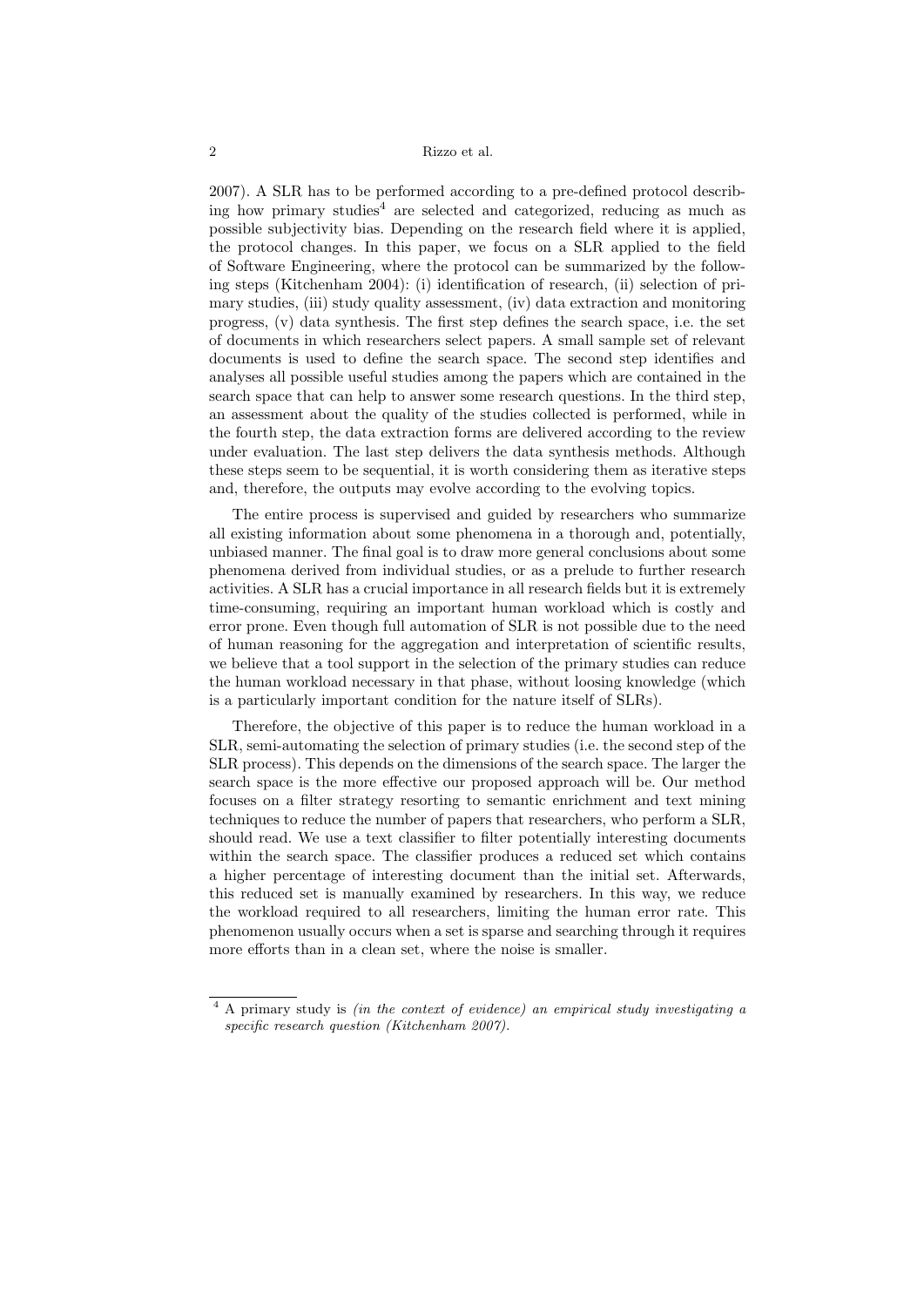- RQ1 Does the automatic selection process based on the Multinomial Naive Bayes classifier and semantic enrichment (enriched process) reduce the amount of manual work of a SLR with respect to the original process?
- RQ2 Does the automatic selection process based on Multinomial Naive Bayes classifier and semantic enrichment (enriched process) reduce the amount of manual work of the alternative version of the process with only Multinomial Naive Bayes classifier ( non-enriched process)? In other words, we aim to validate the idea behind the use of enriched papers as test samples instead of using original papers as test samples.

The approach presented in this paper is based on a previous work (Tomassetti et al. 2011). The following improvements are proposed: while previously the automatic classification was planned to fully automate the entire selection process step, in this paper, we propose a semi-supervised approach. This is because papers selected by the automatic classifiers could be immediately discarded by a human researcher just looking at the title and the abstract and do not need necessarily to be fully read. In addition, we perform an evaluation on a much larger dataset, extending the benchmark dataset size from the previous 111 papers to the current 2215 papers (almost 20 times larger). Finally, we present an exhaustive task-based evaluation.

The remainder of this paper is organized as follows. Section 2 compares our approach with the state of the art in the SLR domain. Section 3 details the steps of selecting primary studies and Section 4 presents our approach to improve this step. Section 5 describes the use case we use to validate our approach. In Section 6, we report and discuss the results we obtained. Finally, we give our conclusions and outline future work in Section 7.

# 2 Related Work

The automatic text classification applied to a systematic review is more challenging than the typical classification task. This is basically due to the dynamic nature of a SLR which is a supervised and iterative process where the initial scope of the SLR often evolves during the review process. Numerous research efforts have been spent to reduce the human workload when a SLR is performed. We focus on two different types of studies: i) machine learning based, and ii) ontology based.

Cohen et al. proposed a first attempt to reduce the human workload in the SLR field (Cohen et al. 2006). They used automatic classification to discard non-interesting papers from a set of them in fifteen different medical systematic literature reviews, each one considering the validity of a particular drug. Their classification model uses a reduced set of the features gathered from the paper such as author name, journal name, journal references, abstract, introduction, and conclusion. The classification model is built using negative examples as well as positive examples, where negative examples are selected from the pool of papers which do not adhere to the chosen SLR. Finally, this model is used to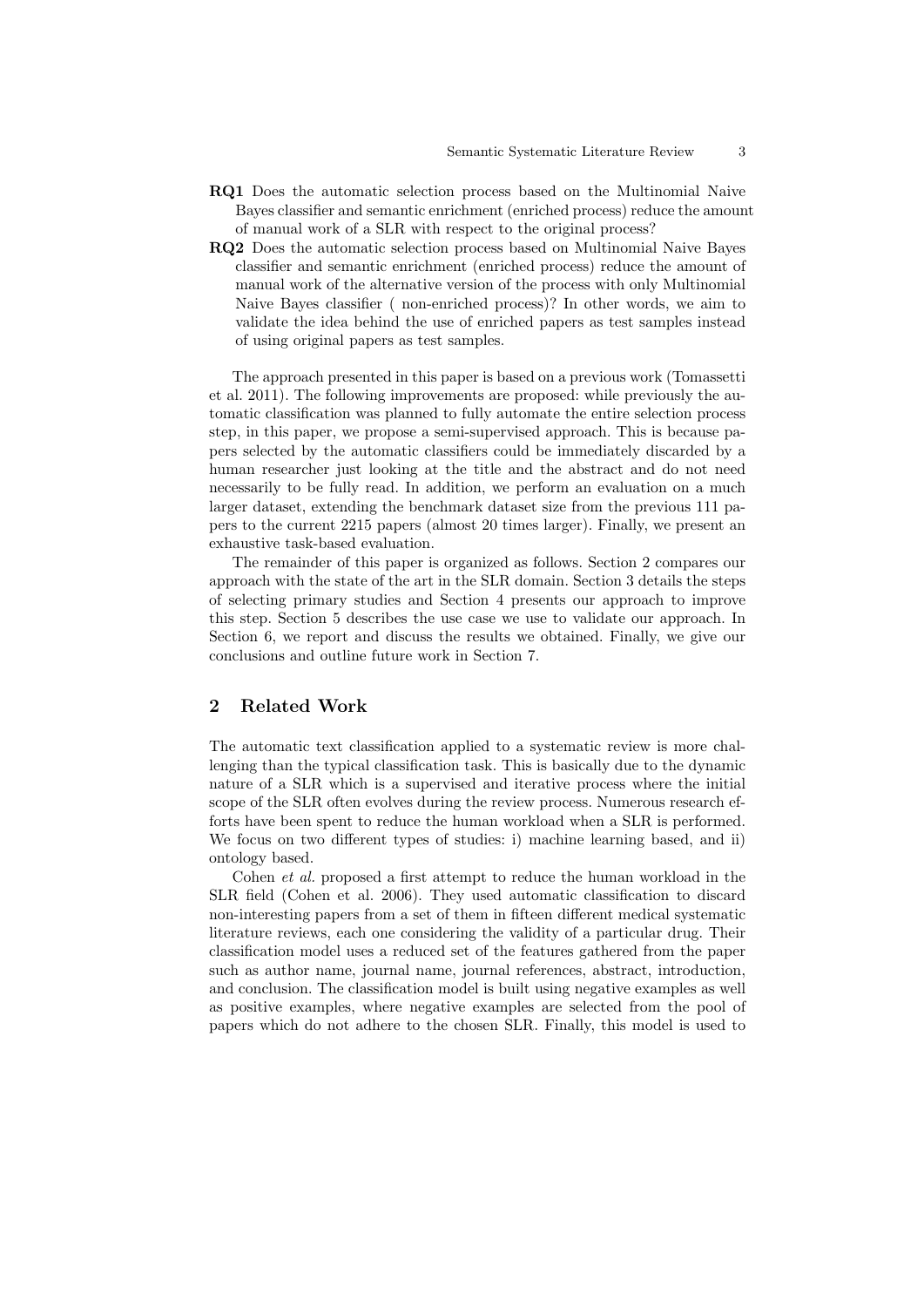create a perceptron modified vector for each feature in the feature set. Negative examples bias the model. In order to limit this phenomenon, they introduced a perceptron learning adjustment just evaluating the false negatives and false positives, monitoring them according to the False Negative Linear Rate (FNLR). A test article is classified by taking the scalar product of the document feature vector with the perceptron vector and comparing the output values. Considering a recall of 95%, the reduction of workload ranges from 0% to 68% according to the SLR they took under evaluation. Similarly to Cohen et al.'s work, in our approach we evaluate the reduction of human workload, while holding a 95% of recall for the classifier. The experiment we conduct is inspired to this, but we differentiate in terms of feature selection and the classifier used. For the former, we use a bag of words model enriched with further descriptions available in an external knowledge base, and we used a Multinomial Naive Bayes classifier. The human workload and the precision we achieve are in order of magnitude comparable with the ones observed by Cohen  $et \ al.$  (above the average) on fifteen medical literature reviews. However, due to the difference of the SLR domains (medical for Cohen et al., Software Engineering in this paper), we cannot exhaustively compare the two approaches. Among the findings, Cohen *et al.* suggested that the automatic classification may be useful to regularly monitor new relevant journal issues in order to identify interesting primary studies, easing the task to keep a SLR constantly updated. According to this result, it is crucial to consider the classification problem in the SLR field as a semi-supervised approach in which a human being supervises the inclusion or exclusion of possible relevant studies selected by the classifier.

Another attempt to reduce the human workload in selecting relevant primary studies was performed by (Matwin et al. 2010). They proposed an approach mainly based on the Naive Bayes classifier with some optimizations which are based on the Complement Naive Bayes (CNB) (Rennie et al. 2003). The results they achieved outperform what detailed in (Cohen et al. 2006), but using a different configuration parameters (they consider only title and abstract for each document instead of the large set of features considered by Cohen). Leveraging on Natural Language Processing techniques (NLP), Cohen et al. tackle the problem of paper handling once the review starts (Cohen 2008). This is practically done to allow the reviewer to first analyze the documents which are labelled as potentially relevant documents, leaving at the end the evaluation for the remaining ones. They combined the approach of unigram and Medical Subject Headings (MeSH) to create the histogram of documents which potentially fits the scope of the review.

In (Ruttenberg et al. 2009), the authors proposed a hybrid approach for automating scientific literature search by means of data aggregation and text mining algorithms to make easy the search process. The key point of their work was to find a way to represent and share knowledge learned by human beings reading relevant papers, by means of an ontology. Through it, it was possible to combine outcomes of each single document and to represent it into a graph, which is mapped to the ontology. The first step of this process consists of identifying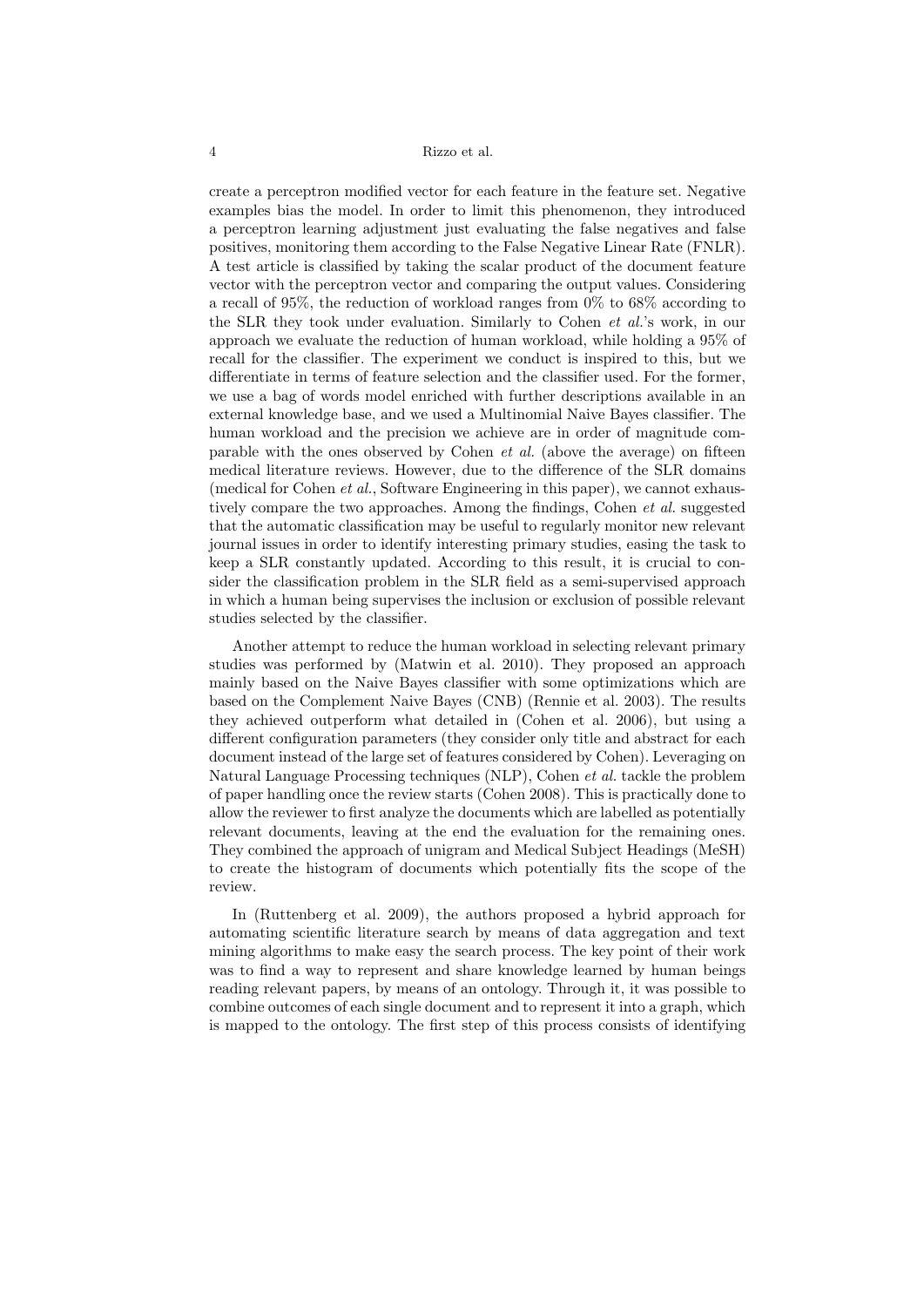the key phrases of the document (outcomes). Then, key phrases are used to link different concepts in the graph. Following this process, concepts are linked together, obtaining a chain of relationships. This work is usually made by human beings, who are experts of the domain. Ideally, they shoud be objective but the authors assessed that the graph mapping is strongly affected by the expert subjectivity. Then, they proposed a mechanism based on text mining algorithms to be able to navigate and cluster inferences. This work represents the first attempt to introduce the concept of knowledge representation in a SLR and, among the findings, they stated that a pre-clustering and linking of documents limit the human subjectivity improving the overall result.

# 3 Selection of primary studies

In this section, we detail the selection step of the SLR process analyzing its strengths and weaknesses according to the guidelines described in (Kitchenham 2004). This step takes as input the set of primary studies  $W$  gathered from a collection assumed to be the universe of all scientific papers in the domain of interest of the review.  $W$  results from the first step of the process and it is obtained as the output of the search process performed by human beings using keywords on dedicated sources. For instance, W could be composed by all papers published by a given set of journals or by all papers that a digital library provided as result of the search with keywords. The selection of primary studies is divided in two sub-steps: the former operates a selection based on reading titles and abstracts (first selection), the latter is the decision based on the full text human analysis (second selection). Both steps are basically affected by the following choice criteria: does it fit the research field? We define  $C$  (candidate studies) the set of studies that successfully passed the first selection and are eligible to be processed by researchers in the second selection step. It has the goal to split C in I (included studies) and E (excluded studies) where those sets are:

- I is the set of studies  $\in C$  which successfully passed the second manual selection and will contribute to the systematic review. The following relation holds:  $I \subseteq C$ .
- $E$  is the set of studies  $\in C$  which did not pass the second manual selection and will *not* contribute to the systematic review and synthesis. Hence,  $E \subseteq C$ and  $E \cap I = \emptyset$ .

Figure 1 illustrates the selection of primary studies step. As introduced in the previous section, the selection of primary studies is performed by human beings who usually apply selection criteria . However, the application of those criteria could rarely be completely objective, and it is frequently instead affected by the subjective opinions of the involved researchers. A semi-supervised approach aims to reduce this potential bias.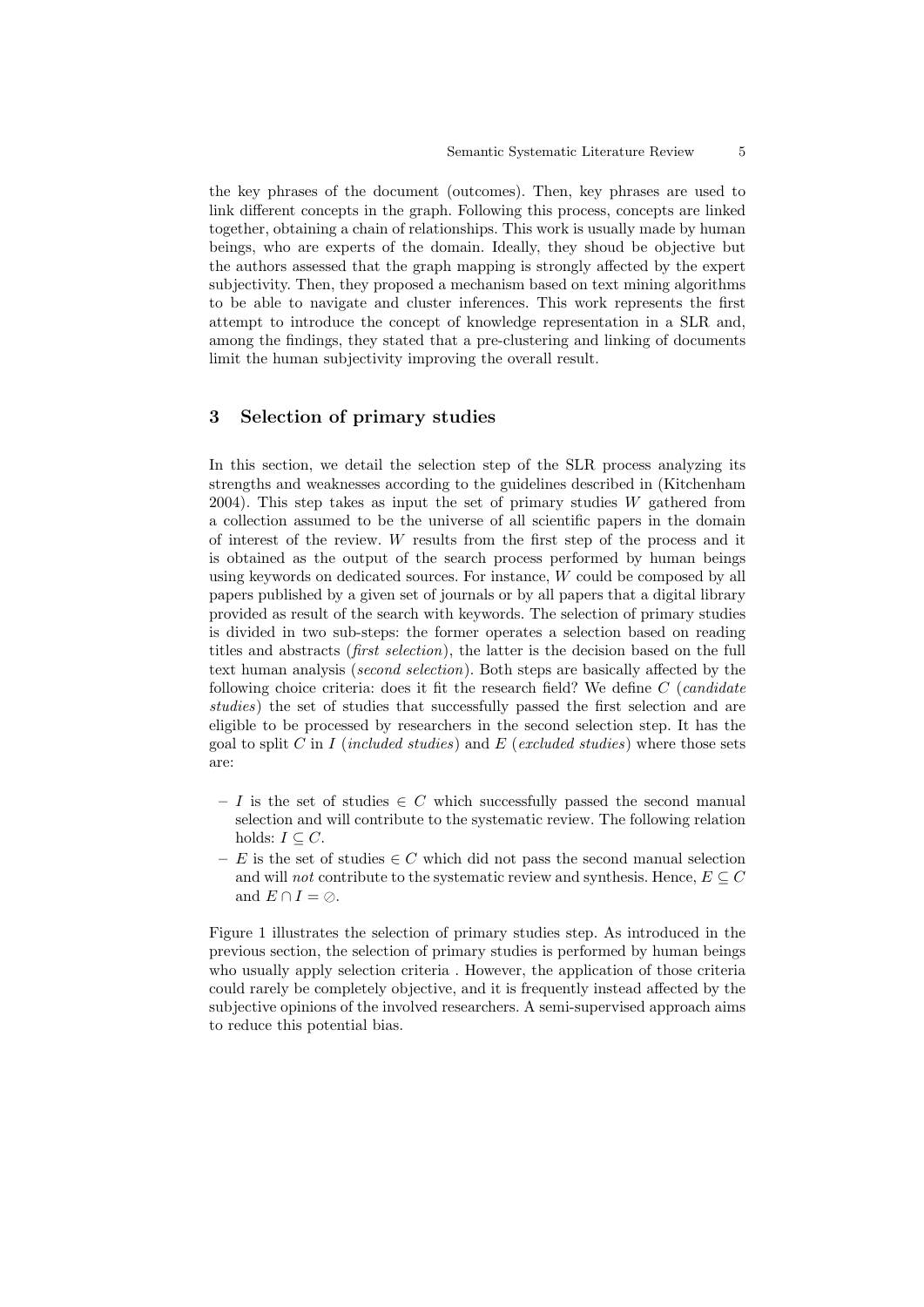

Fig. 1. Selection of primary studies in a Systematic Literature Review

# 4 Approach

The proposed approach relies on text mining techniques and semantic enrichment to reduce the set of interesting papers a researcher has to evaluate. The approach consists of a semi-supervised iterative process built on top of the following assumption:  $W \neq \emptyset$  (as a result of the applied search strategy) and  $I \neq \emptyset$  at the beginning (the set of relevant documents already known addedis not emply when the systematic review starts. The output of this approach is the set of most interesting papers  $W'$  gathered from a larger set of unread papers W.

#### 4.1  $I_0$  construction

The initial set of sources contained in  $I$  is named  $I_0$  and it is composed of primary studies already classified as relevant for the review: this is the first step of our process and it is needed to start the iterative part of the algorithm.  $I_0$ can be built in two different ways. The first way is to ask researchers to use their previous knowledge indicating the most well known and fundamental papers in the field of interest. This strategy considers that, often, systematic reviews are undertaken by experts in the field. The second way is to explore a portion of the search space using the basic process, e.g. searching on digital libraries or selecting the issues of (a) given journal(s). This portion is marked as  $I_0$  and the enriched process is used to explore the remaining search space.

#### 4.2 Model building

The second step of our approach consists in computing automatically a model M from  $I_0$ . The idea is to build a bag of words (BoW) model starting from the primary studies in  $I_0$ . For each study, we considered the words from the abstract and introduction. According to (Cohen et al. 2006) words which appear at the beginning and at the end of a document (such as title, abstract, introduction and conclusion) are more significant. We empirically assessed that using a reduced set of words, coming only from abstract and introduction, provides the same results of considering the extended set of words (i.e. set of words coming from the title,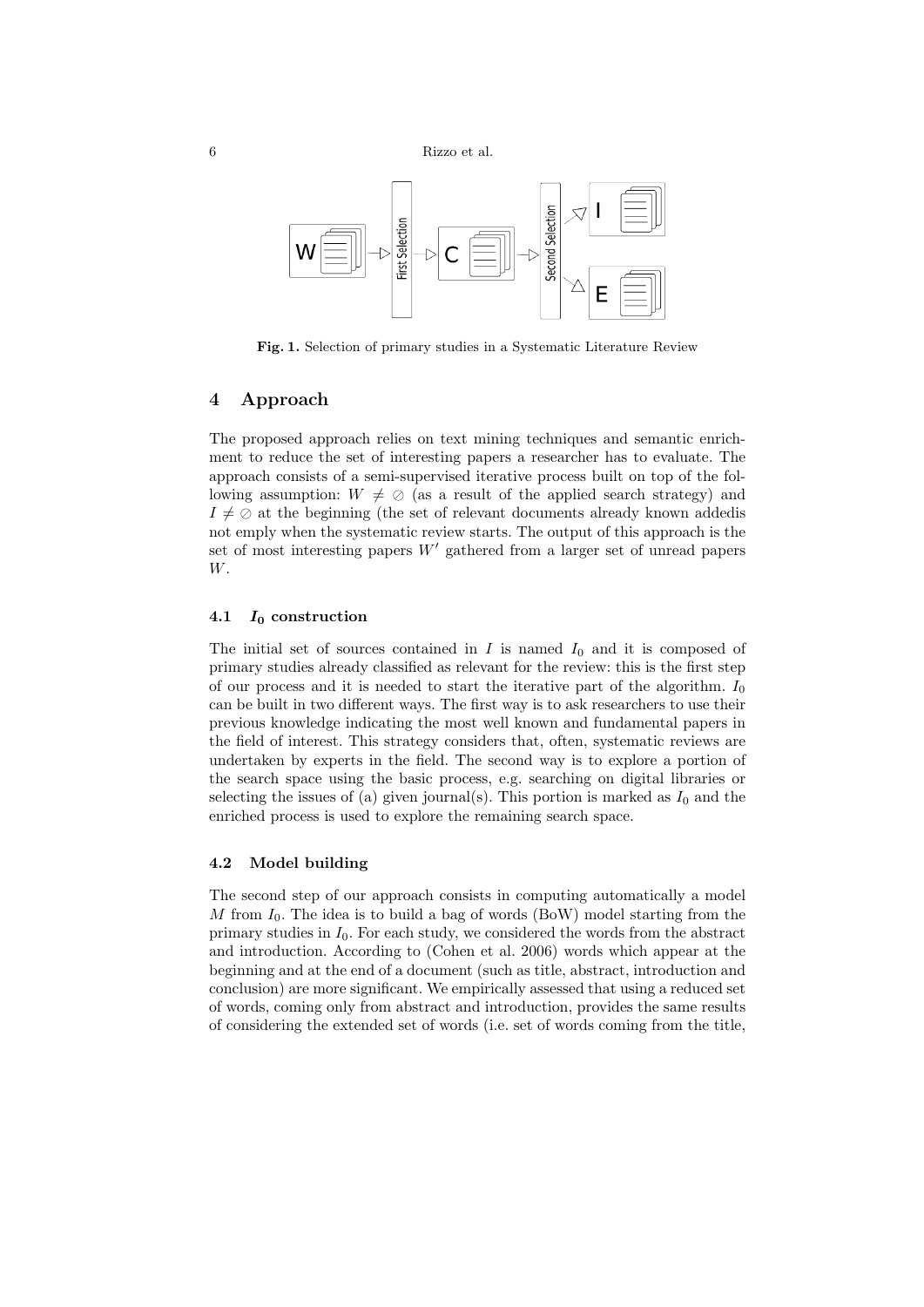abstract, introduction and conclusion). The explanation is that the semantic enrichment stage (cfr. Section 4.3) compensates a reduced cardinality of the BoW through linking external sources and gathering from them textual data. Finally, we perform stop words elimination and stemming process, using the Porter algorithm (Porter 1980). The model built is used to train a Multinomial Naive Bayes classifier which computes the weight for each word according to the TF-IDF normalized approach (Kibriya et al. 2005).

#### 4.3 Semantic enrichment

We define  $w_i$  a document composed by the BoW collected from the abstract and the introduction of one paper  $w_i \in W$ . Each  $w_i$  is processed to get a bag of named entities N which features  $w_i$ . A named entity is a name of a person or an organization, a location, a brand, a product, a numeric expression including time, date, money and percent found in a sentence (Grishman & Sundheim 1996). Basically, it is an information unit described by a set of classes (e.g. person, location, organization) which may be further disambiguated by an entry in a knowledge base such as DBpedia or Freebase. In this work we disambiguate entities to DBpedia (Bizer et al. 2009), with the rationale of linking them to external knowledge base entries. We then will fetch the abstract description of those entries and we join the existing textual content with the retrieved textual data. The encyclopedic nature of this dataset is appropriate to enrich the content of each  $w_i$ . Once we have extracted the bag of named entities  $N$ , we link each  $n_i \in N$  to the corresponding DB pedia resource (when it is available). The extraction of named entities is performed using OpenCalais<sup>5</sup>. OpenCalais provides a classification for each named entity and suggests a URI of an external source where the information is disambiguated. Relying on it, we point to a DBpedia resource defined by the owl:sameAs property. Since not all the instances in the OpenCalais knowledge base have the owl:sameAs property, to minimize the loss, we used a logic that looks up entries in DBpedia that match the labels of the extracted entities (e.g. an occurrence of Systematic Literature Review is mapped to http://dbpedia.org/resource/Systematic\_review). Once the resource is found, then we collect all words contained in the description field (dbpedia-owl:abstract property). The abstract property is one of the descriptive property , whose usage is consistent across the entire DBpedia dataset. After collecting these descriptions, we add them to the bag of words natively taken by the document  $w_i$ . We call it the enrichment process and the resulting document is defined as  $w + i$ , and with BoW+ we refer to the bag of words extracted from  $w_{i}$ . Finally, it is compared with the trained model M using a Naive Bayes classifier which is described below.

#### 4.4 Classification

We used a Multinomial Naive Bayes (MNB) classifier and we implement the TF-IDF weight normalization. The choice of the Multinomial Naive Bayes clas-

<sup>5</sup> http://www.opencalais.com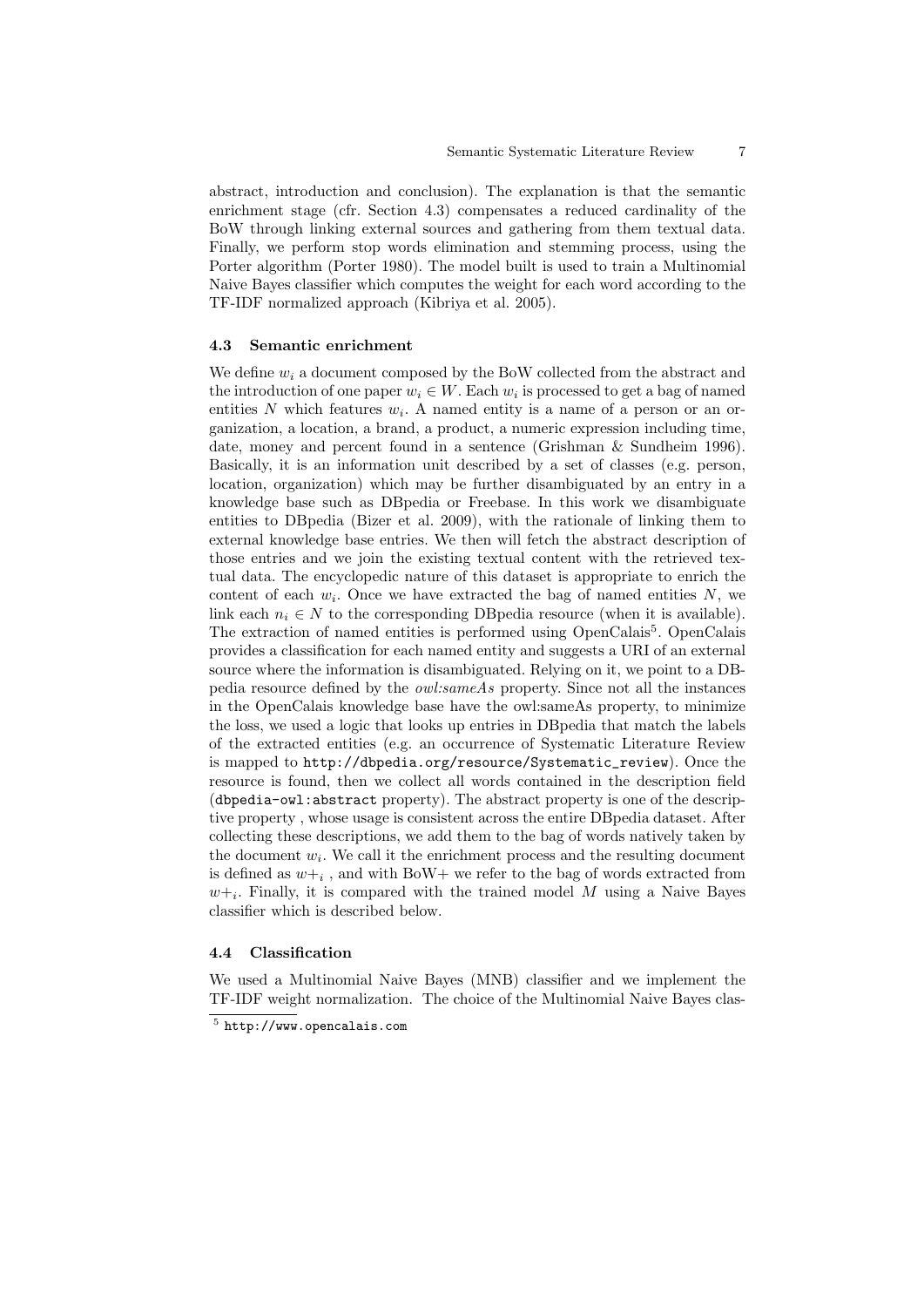sifier was based on two criteria: (1) the characteristics of the specific data and classification problem, and (2) the focus of the approach:

1. A first characteristic in this use case is the small training set, which is a peculiarity of the problem under the study (i.e. the common situation is that the initial set of available papers is not large at the beginning of a literature search).

Usually, specific configuration of the classification algorithm parameters can improve the performances of a classifier (Forman & Cohen 2004). However, this is not a task that we expect from a normal user, given that we address a very transversely and general problem. Instead Naive Bayes models are more robust towards shift in training distribution (Elkan 2001). Another characteristic is the data heterogeneity because every word is interpreted as feature, thus leading to the well known problems of sparsity (which produces the so-called curse of dimensionality). Common text classifiers such a Support Vector Machines (SVMs), which are more often used for text classification purposes (Murphy 2012), particularly suffer leading to consequent overfitting issues (Cawley & Talbot 2010). In such fuzzy contexts, Naive Bayes (NB) approaches corrected with TF-IDF are competitive (Rennie et al. 2003). We then opt for the MNB setting since it is proven to lead the best results compared with other NB variants for such a context (Kibriya et al. 2005). Finally, SLRs produce highly imbalanced datasets.

As a matter of fact, in our case study only 50 articles over 2215 are interesting (cfr. Section 5.1). Typical solutions to this type of problem are resampling techniques or hybrid algorithms (Chawla et al. 2004, Chawla 2005). While the first type of solutions is not applicable to the case of systematic literature reviews, the second one has the risk of a too specific implementation, which is not in the focus of our study.

2. The classification task in our case is subordinate to the enrichment process. For this reason our focus is to show that even with a very simple classifier, such as the MNB, the enrichment process is worthy: in fact, we show that using the BoW+ produces better results than using the original BoW in terms of saved manual work (from 15% to 18% reduction), preserving the recall beyond 95%, which is a very high value for all type of classifications.

We use the classifier to compare  $w+<sub>i</sub>$  with the model M and we determine whether the conditional probability that  $w+_i$  belongs to I is significant or not. This allows to still preserve the context of the initial documents where the entities are extracted, hence favoring the classifier to decide also according to the entire bag of words instead of the extracted named entities. We assume that all papers which do not belong to I, belong to E adopting the Boolean algebra. The comparison is done for each  $w+_i \in W$ : papers with  $P[w+_i \in I] \geq threshold$ are moved to  $W'$  and they are manually analyzed by researchers. Finally, all the papers whose  $P[w+_{i} \in I] < threshold$  remain in W.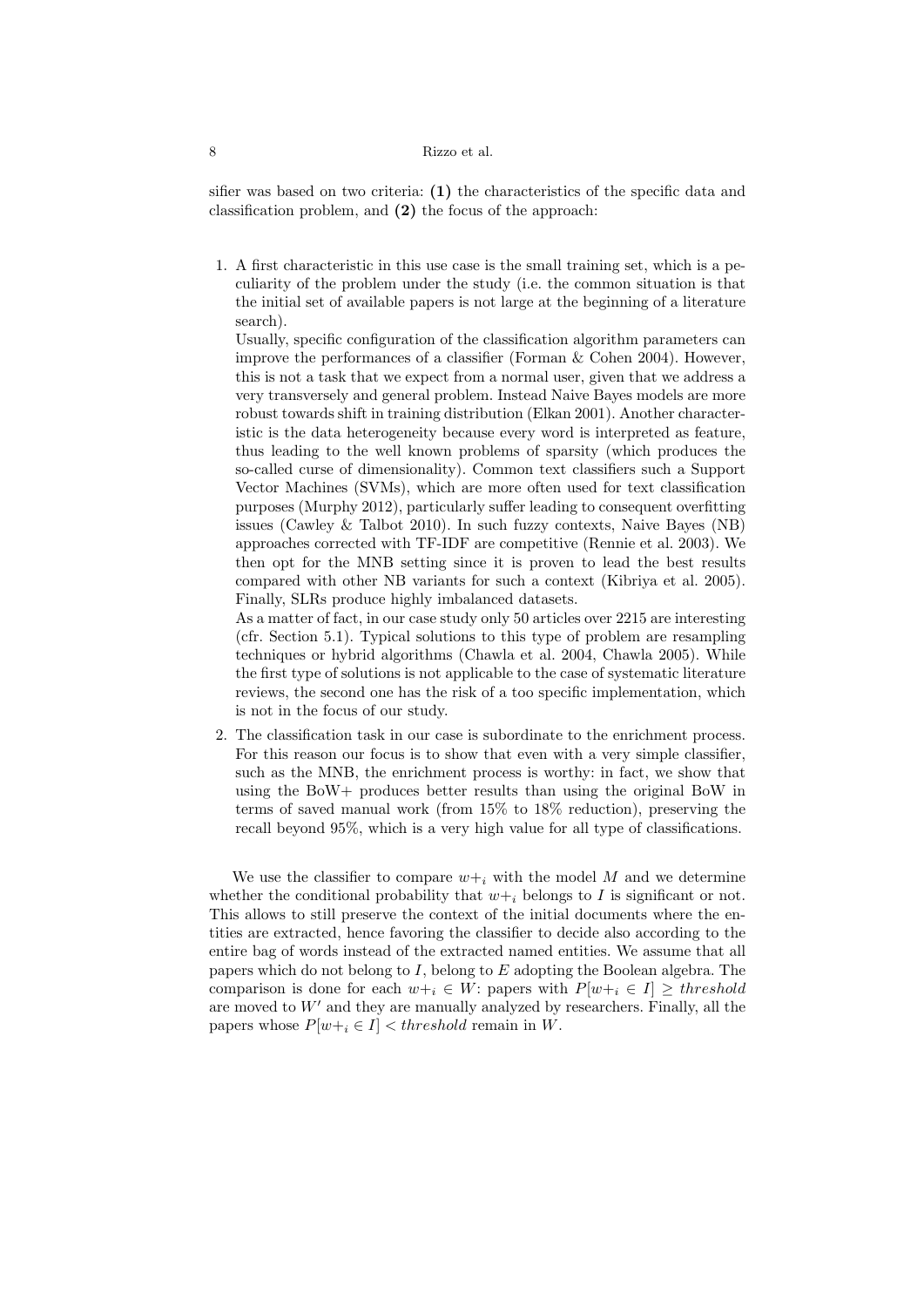#### 4.5 Iteration

The papers with a  $P[w + i \in I] \geq threshold$  are moved to W' to be manually processed, whilst the remaining ones still remain in  $W$ . It is likely that some of the papers moved in  $W'$  will pass the manual selection and will go to  $I$ , while the others will go to  $E$ . When  $I$  is modified,  $M$  becomes obsolete and it is necessary to re-build the model and repeat the classification step for all papers  $w+_i \in W$ . Again, if  $P[w+_i \in I] \geq threshold, w+_i$  is moved to  $W'$  to be manually analyzed. If any  $w + i$  goes to W', i.e.  $W' = \emptyset$  after a classification, the iteration stops. Papers that remain in W after the last iteration are finally discarded and not considered by researchers. The exclusion of these papers represents the reduction in workload for the human researchers. At each iteration, the model will be progressively tailored to the domain of interest, allowing to refine the selection of primary studies.

Algorithm 1 Enriched selection process algorithm

| Define $I_0$                                                                        |
|-------------------------------------------------------------------------------------|
| Init I with $I_0$                                                                   |
| repeat                                                                              |
| $\frac{1}{2}$ automatic recommendation of primary studies $\frac{1}{2}$             |
| Train classifier with I                                                             |
| Extract model $M$                                                                   |
| for all $w_i$ in W do                                                               |
| Enrich $w_i$ obtaining $w_{i+1}$                                                    |
| Compare $w + i$ with model M:                                                       |
| if $P[w+_{i} \text{ in } I] \geq threshold$ then                                    |
| move $w_i$ to $W'$                                                                  |
| end if                                                                              |
| end for                                                                             |
| $/*$ first selection $*/$                                                           |
| for all $w'_i \in W'$ do                                                            |
| Manually read title and abstract $(w'_i \in I)$ ? move $w'_i$ to C : discard $w'_i$ |
| end for                                                                             |
| $/*$ second selection $*/$                                                          |
| for all $c_i \in C$ do                                                              |
| Manually read full paper $(c_i \in I)$ ? move $c_i$ to I : move $c_i$ to E          |
| end for                                                                             |
| until $C \neq \emptyset$                                                            |
| Discard $\forall w_i \in W$                                                         |

We provide in Algorithm 1 the synopsis of the whole study selection process proposed in this paper and in Figure 2 its complementary graphical representation. Comparing this picture with Figure 1 which represents the selection process provided by the guidelines (Kitchenham 2004), we observe that the original process is not changed, but we have added a selection of primary studies that recommends papers similar to the model at each iteration. We also reported in Figure 2 the steps of the new process described in subsections 4.1 to 4.4: the use of a model of bag of words (b) derived from  $I_0$  or  $I$  (a), the enrichment of papers through semantic enrichment  $(c)$  and the comparison of the model  $M$  with the studies through a Multinomial Naive Bayes classifier (d).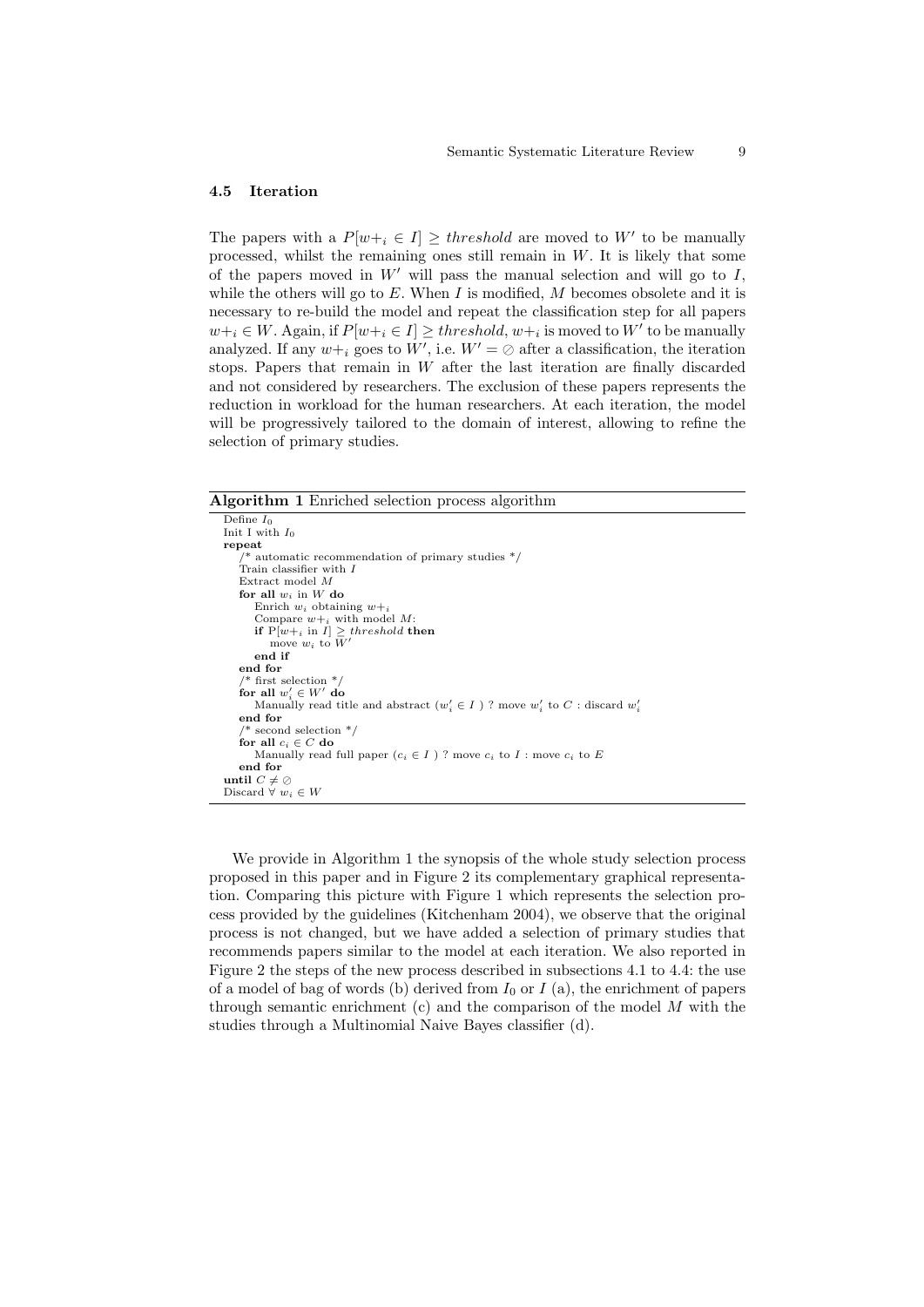#### 5 Experimental Settings

The proposed approach has been implemented in the Semantic Systematic Review tool which is publicly available at https://github.com/ftomassetti/ semreview. <sup>6</sup> The tool allows the loading of an already performed SLR from which are already known both the set of interesting papers and the set of noninteresting ones. This enables experiments to be run to assess the effectiveness of our approach. The tool creates the initially set of relevant papers  $I_0$  (papers which belong to the  $I$  set) randomly selecting a sub-set of the interesting papers defined by the SLR. Doing that, the tool simulates the operation performed by human researchers at the beginning of the SLR. The other interesting papers, together with the non-interesting ones, end in the  $W$ . This set is used for assessing the performance of the approach. From  $I_0$ , the tool extracts the corresponding BoW and initializes the model  $M$ . Then, for all the papers in  $W$ , the tool automatically performs the recommendation of the primary studies (the second step in the SLR process) implementing the approach described in Section 4. Finally, the tool reports the performance of the approach using as ground truth the SLR taken as reference. The performance is measured as the amount of the saved manual work. The baseline in the experiment is given by the semi-supervised automatic approach without the semantic enrichment mechanism.



Fig. 2. The enriched study selection process and its principal steps: model extraction (b) after I is built (a), enrichment of papers through semantic enrichment (c) and comparison with the model through a Multinomial Naive Bayes classifier (d).

#### 5.1 Benchmark dataset

As a case study we selected a SLR on Software Cost Estimation done by (Jorgensen & Shepperd 2007) and we limit the ground truth to all the papers mentioned

 $6$  The version released is a research prototype. It does not include some of the additional scripts used to run the experiments.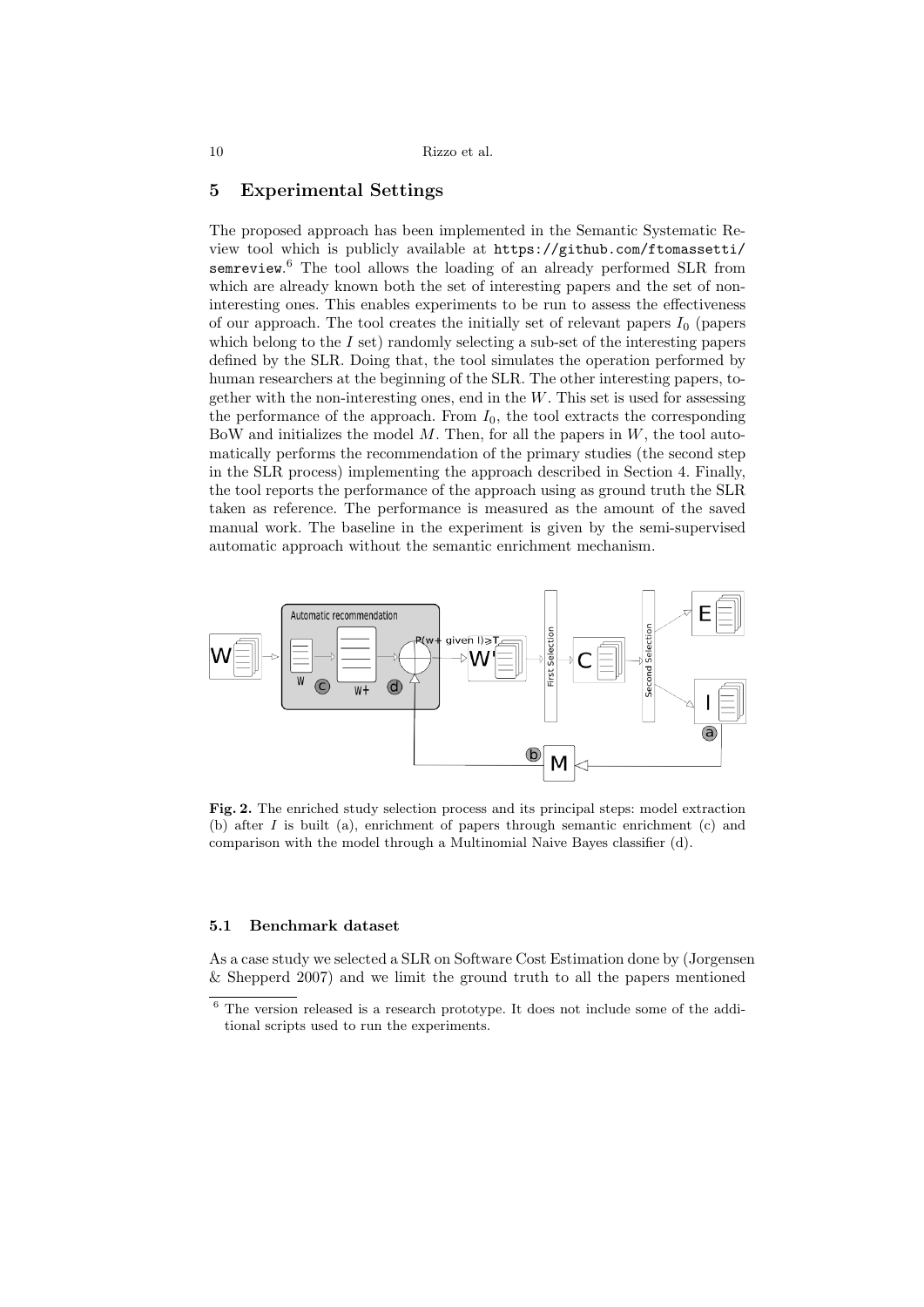in the SLR coming from the IEEE Transactions on Software Engineering (IEEE TSE) journal. They cover a timeframe ranging from 1977 to April 2004. We had to exclude the first volume of IEEE TSE because it is not accessible from the IEEEX plore portal<sup>7</sup>. The resulting set contains 2215 candidates, all of them evaluated from the SRL taken as reference. The original SLR contains 51 interesting papers. However, only 50 of them are actually present in the set of the candidates available from the IEEEXplore, the missing one having been published in the first volume of IEEE TSE. Our benchmark dataset is therefore composed of 2215 papers, 50 of which belong to the  $I$  set. The others are considered as non-interesting papers, i.e. they do not pass the selection criteria defined at the beginning of the performed study and they belong to the E set.

#### 5.2 Variable selection

The main outcome under measurement is the manual work, consisting of reading primary studies either entirely or only title and abstract, to select the interesting ones for the subject of the SLR. We measure the manual work as the number of papers that are read assuming the number as a proxy for the actual time that would be spent reading the articles. The minimum manual work ideally required is the total number of interesting papers. However, this minimum could reasonably never be reached in SLR. Indeed, the relation  $I \subset W$  holds, where I is the set of relevant papers and  $W$  is the set of containing papers defined by the search criterion. This choice is motivated by the fact that the SLR, selected as subject of the case study, does not report neither the time spent for papers selection nor which papers were read entirely and which partially (only title and abstract). As a consequence, we define the following two metrics:

mw is the manual work. More specifically  $mw<sub>O</sub>$  is the manual work performed in the original SLR, i.e. manually selecting and reading all papers,  $mw_{NE}$  is the manual work obtained applying the selection based on the Multinomial Naive Bayes classifier using original papers (non-enriched process),  $mw_E$  is the manual work obtained applying the selection based on the Multinomial Naive Bayes classifier using enriched papers (enriched process).

t is the applied task. Three levels are possible: manual, non-enriched, enriched.

#### 5.3 Hypothesis formulation

The last step of the design is the hypothesis formulation. We formulate a pair of null and alternative hypothesis for each of the two research questions. Goal of the experiment is to reject the null hypothesis  $H_0$  monitoring the p-value (Hubbard & Lindsay 2008). In other words, we discard the null hypothesis and we validate the alternative one  $H_A$  if the probability to reject the  $H_0$  is lower than the 0.001. Moreover, it tells that when choosing the alternative hypothesis  $H_A$ , the probability to commit an error is lower than 0.001.

 $^7$  http://ieeexplore.ieee.org/xpl/RecentIssue.jsp?punumber=32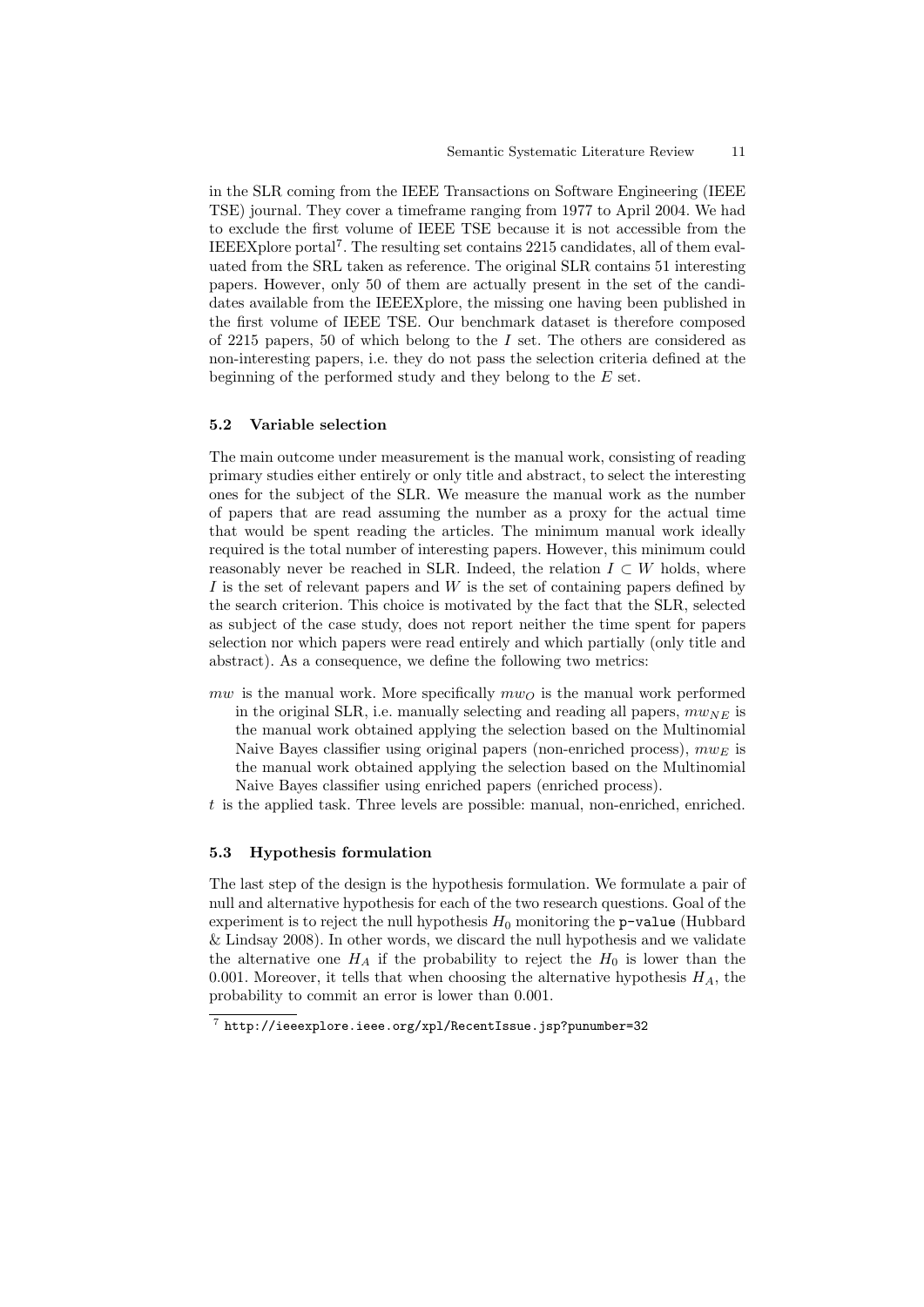- 1.  $H1_0: m w_O \le m w_E$ , recall= 0.95  $H1_A : m w_O > m w_E$ , recall= 0.95
- 2.  $H2_0: m w_{NE} \le m w_E$ , recall=0.95  $H2_A : m w_{NE} > m w_E$ , recall=0.95

#### 5.4 Parameter configuration

We decided to assess the validity of our process with different sizes of  $I_0$  ranging between 1 and 5. In order to limit the bias introduced by a particular configuration of selected papers, we built 30 different  $I_0$  sets per each dimension choosing them randomly among 50 relevant papers. We used each generated  $I_0$  to kickoff the two variants of the process: enriched and non-enriched. Moreover, we replicated the experiment varying the classification threshold between 0 and 1 with steps of 0.01. The classifier threshold represents the posterior probability for a sample to belong to I (interesting set). Overall, we executed the complete algorithm 30,300 times = 5 (number of  $I_0$  sizes) x 30 (number of  $I_0$  sets for each size) x 2 (variants of the algorithm) x 101 (thresholds).

A preliminary step consisted to define the best classifier threshold  $T$  which maximizes the recall for the two variants. According to (Cohen et al. 2006), we decided to aim at a recall of 95%. Although this recall value is a strong constraint, we adopted it for limiting as much as possible the elimination of interesting papers. In Table 1, we report the distribution of the maximum classifier threshold which permits to obtain the target recall using the different  $I_0$  sets. We chose the maximum threshold because is the one which minimizes the workload while it still satisfies the requirement of a recall equal to or greater than 95%. We select the median values to set the classifier, that means 0.22 for the enriched process and 0.17 for the non-enriched one.

|                |                                                                                                                                                  |  |  |  |  | 1st Qu. Median Mean 3rd Qu. Max.                                                      |  |
|----------------|--------------------------------------------------------------------------------------------------------------------------------------------------|--|--|--|--|---------------------------------------------------------------------------------------|--|
|                | $\boxed{\text{non-enriched}\left[0.11700\right]\left[0.1700\right]\left[0.1700\right]\left[0.1729\right]\left[0.1775\right]\left[0.1900\right]}$ |  |  |  |  |                                                                                       |  |
|                | enriched                                                                                                                                         |  |  |  |  | $\vert 0.2100 \vert 0.2100 \vert 0.2200 \vert 0.2201 \vert 0.2200 \vert 0.2600 \vert$ |  |
| $\blacksquare$ |                                                                                                                                                  |  |  |  |  |                                                                                       |  |

Table 1. Analysis of the best classifier threshold for both enriched and non-enriched process across different  $I_0$  sets. The first and last column show the minimum and maximum values, second and fifth columns respectively the first and third quartile of the distribution, then mid columns show median and the mean of it.

#### 5.5 Analysis methodology

The goal of data analysis is to apply proper statistical tests to reject the null hypotheses we formulated. Since the values are not normally distributed (according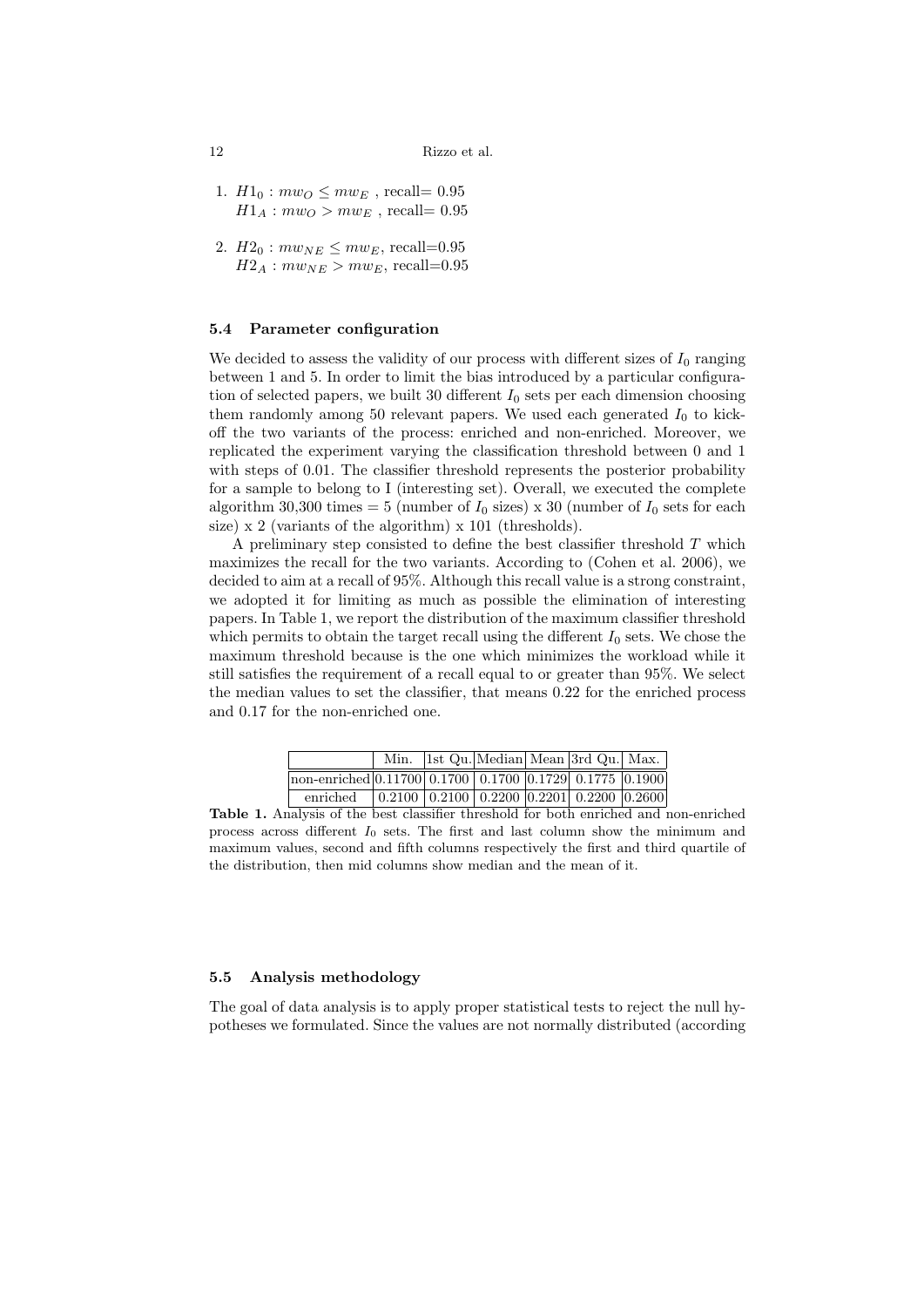to the Shapiro test), we adopt a non parametric test. In particular, we select the Mann-Whitney test (Hollander & Wolfe 1973) that compares the medians of the vectors of mw. To do that, we considered all papers extracted from the dataset except those papers used to build the  $I_0$ .

# 6 Results and Discussion

Figure 3 shows the comparison distributions for different settings of  $I_0$  according to the two different types of recommendation approaches proposed: enriched process or non-enriched process. On the y-axis, the workload needed for a human being after both processes (enriched  $E$  and non-enriched  $NE$ ) is reported. On the x-axis, we indicate the number of papers used for training the  $I_0$  set and the process used (e.g. 1.E means an  $I_0$  composed of 1 paper and the process has been performed using the enrichment mechanism). We observe a reduction of the workload in both approaches. Comparing the semantic enrichment with the baseline, we observe a greater reduction of the workload. This increment ranges from 2.5% to 5% for all  $I_0$  settings, except for the  $I_0$  composed of 1 paper (1.E in Figure 3) where the increment is lower then 1% with respect to the not-enriched (e.g. 1.NE in Figure 3).



Fig. 3. Number of papers to read for different  $I_0$  sizes and tasks applied: E (with enrichment) and NE (without).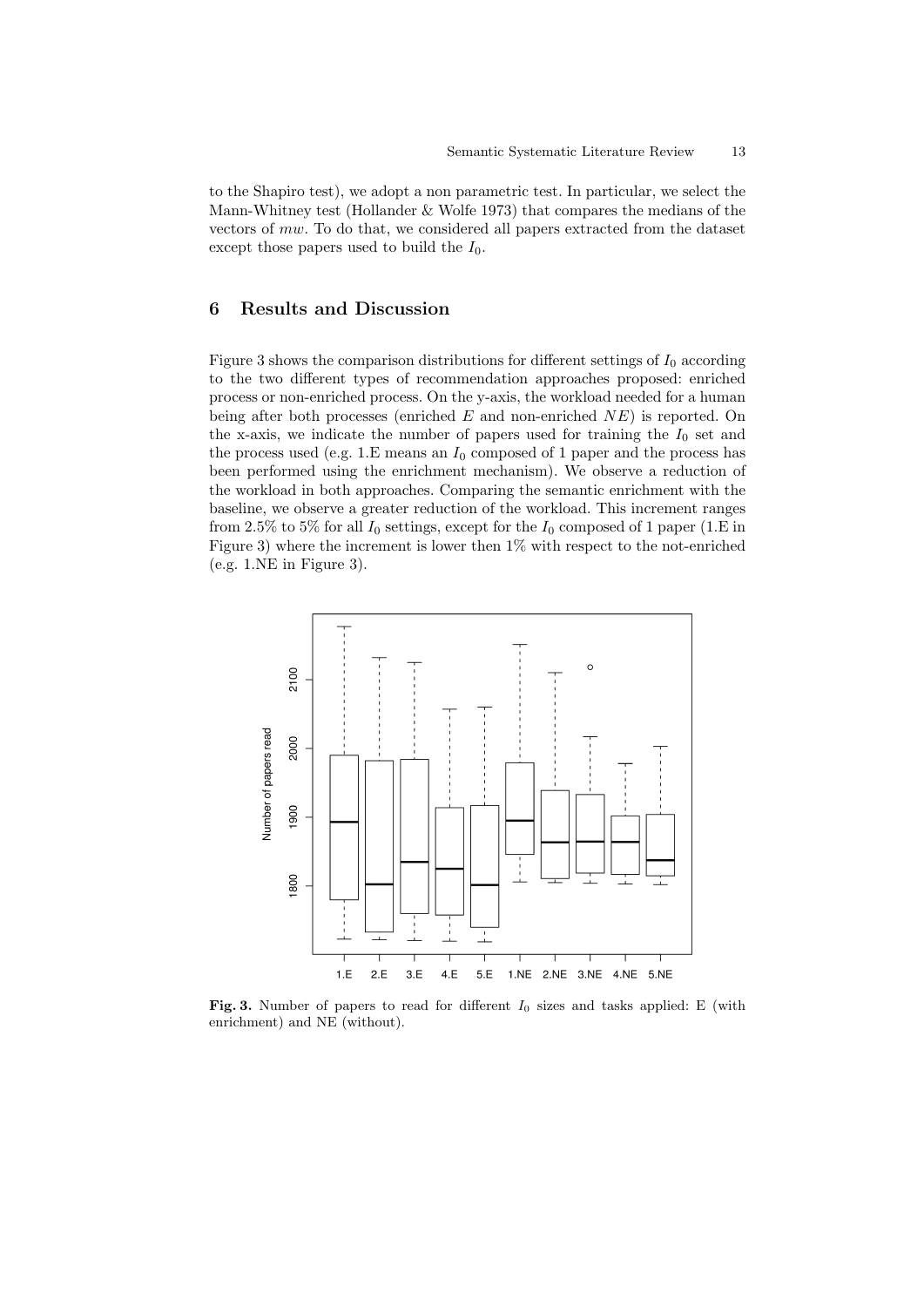We present below the results according to the two research questions addressed in this paper (see Section 1): evaluating whether the semantic automatic process classification reduce the amount of work of a SLR or not (RQ1) and evaluating if the semantic enrichment increases the performance of the simple classification process (RQ2).

#### 6.1 RQ1: Reduction of the Human Workload

The results from the Mann-Whitney test are shown in Table 2. The table reports the  $I_0$  size (column 1), the manual work in the original SLR process (column 2), the manual work obtained with our enriched process (column 3), the estimated percentage of manual work to be performed with our enriched approach with respect to the total work required using the common approach (column 4) and the p-value obtained from the Mann-Whitney test. The p-value for all the configurations indicates that the null hypothesis can be rejected and we assume the alternative which motivates the choice to use the semantic enrichment approach. In addition, we notice that the workload reduction increases as the size of  $I_0$ .

|                | Workload       |                        |        | Manual workload vs enriched workload |
|----------------|----------------|------------------------|--------|--------------------------------------|
|                | $ I_0   mw_O $ | $mw_E$                 | median | $p-value$                            |
| 1              |                | $ 2214 1897.567 $ 85\% |        | < 0.001                              |
| $\overline{2}$ |                | $ 2213 1864.367 $ 84\% |        | < 0.001                              |
| 3              |                | $ 2212 1863.833 $ 84\% |        | < 0.001                              |
| $\overline{4}$ |                | $ 2211 1843.133 83\%$  |        | < 0.001                              |
| 5              | 2210           | 1829.1                 | 82\%   | < 0.001                              |

**Table 2.** For each  $I_0$  configuration, we first compare the workload required to a human being in the original SLR and the workload mean if our process is performed. To verify the goodness of our process, we compute the Mann-Whitney test and we reject the hypothesis  $mw_O \leq mw_E$  with a recall = 0.95.

# 6.2 RQ2: Assessing the Performance of the Enrichment Process

We used the Mann-Whitney test to reject the null hypothesis by which we state that  $mw_{NE} \leq mw_E$ . Table 3 reports the  $I_0$  size (column 1), the estimated difference of manual workload between the two processes (column 2), and the p-value of Mann-Whitney test (column 3). While we can observe that the enriched process requires less workload for every size of  $I_0$ , we can affirm it with  $p < 0.001$ just when the size of  $I_0$  is 5.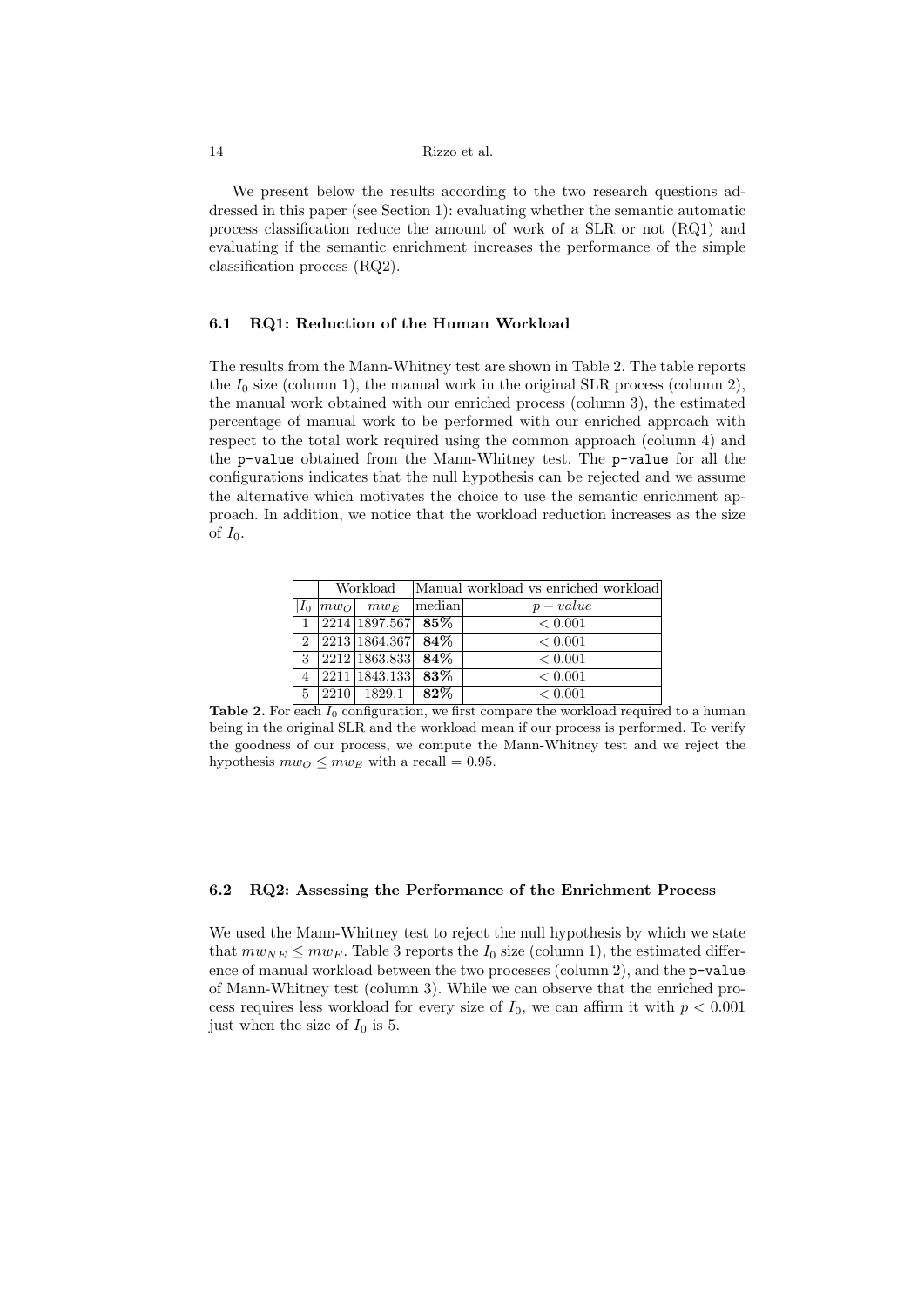|                | $ I_0 $ workload median pairwise difference $ p-value $ |        |
|----------------|---------------------------------------------------------|--------|
|                | 26.67                                                   | 0.0192 |
| $\overline{2}$ | 66.00                                                   | 0.0073 |
| 3              | 40.83                                                   | 0.0090 |
|                | 33.00                                                   | 0.0083 |
| 5              | 49.99                                                   | 0.0009 |

Table 3. For each  $I_0$  configuration, we performed the Mann-Whitney test, evaluating median pairwise difference and p-value to estimate the minimum workload using both process: enriched and not-enriched. As for RQ1, the minimum recall is 0.95.

#### 6.3 Discussion

The results show that our approach actually reduces the human workload to perform a SLR, while aiming to maintain a high level of completeness. Indeed, by limiting the recall to 95%, we adhere to the state of the art in the automation of SLR field maintaining its high quality. However, relying only on positive papers, this approach introduces one more configuration step for defining the threshold. The threshold can change according to the field of the SLR. In our test, we empirically observed that the probability threshold is almost consistent in different test scenarios. For this reason, we consider it as a baseline value for further investigations. In addition, we observed that the enriched process performs better than the variant without enrichment up to 5%. There are still two shortcomings:  $i$ ) the extracted entities from OpenCalais sometimes point to resources in the OpenCalais knowledge base which do not contain sameAs links to DBpedia resources. We observe that the enrichment process fails in around 20% of the cases. The fallback strategy, to rely on another interlinking step using the named entity labels and lookup in DBpedia, partially fills the gap, since we observe that 19.9% of resources can be located, holding a loss of 0.1% of matched resources. However, this does not entirely fulfill the semantic gap since the interlinking step empowered as fallback does not consider the context from which the named entity has been extracted (raising an ambiguity issue which should be further analyzed with domain adaptive techniques).  $ii)$  a massive use of encyclopedic sources can bias the content of the enriched paper, penalizing words which do not appear often in the linked source but that are frequent in the initial document.

Differently from what we expected, the  $I_0$  configuration does not affect the recall. Indeed, our results suggest that the number of papers in  $I_0$  is not relevant. Its composition in terms of which papers are used to create it may play a more important role. For instance, let us consider an initialization of  $I_0$  with papers that are not strictly related or if they represent just a niche of the research field, or if we select papers which are completely out of argument and they represent different meaning. While in the latter case, a wrong initialization affects all process and requires the initial set, in the former case the enrichment process enlarges I evading from the niche. Experiments show that the subjective bias in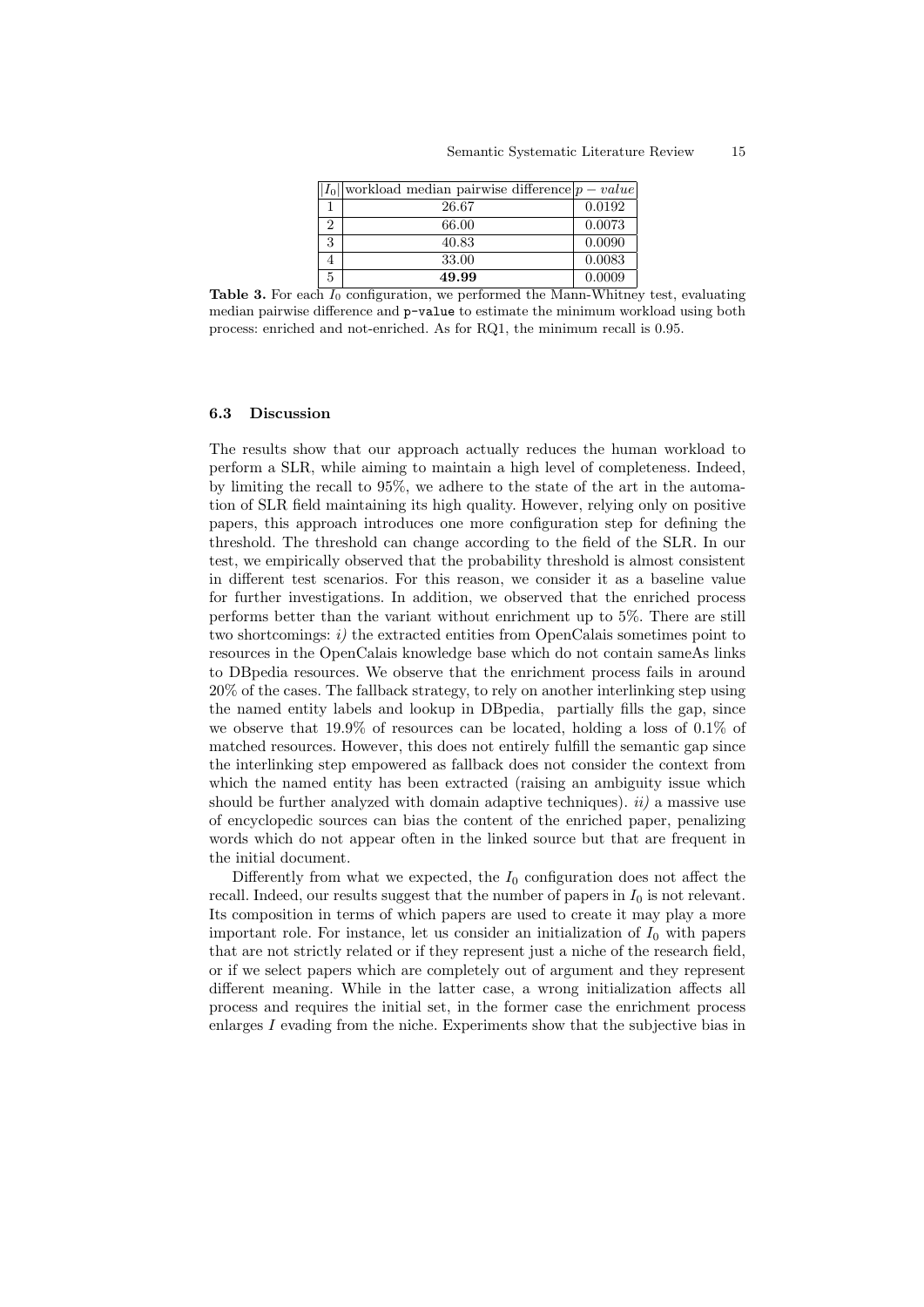the composition of  $I_0$  is reduced when we use the semantic enrichment approach. While we do not have statistical evidence for that,  $I_0$  size seems to play a role on workload reduction.

An important positive consequence of the use of automatic classification is the possibility to operate on larger search spaces because the effort of exploring  $W$  is reduced by means of partial automation. As consequence the search strategies can also explore potential interesting sources. For example, using the standard approach, search on a high number of journals and conferences is commonly quite expensive. Instead resorting on partially automatic classification, this search is more affordable. Moreover, using an external knowledge base we are able to capture not just papers we recognize being similar to the ones already selected, but we are able to capture papers that have conceptual relations (named entities) to the content expressed in the already selected papers. This strategy allows to deal with an incomplete description of the field of interest, which can not be completely described by the set of already selected papers. Therefore the proposed approach allows, as reported by the results, to use also a I set which is relative small and not representative of the whole field and to obtain results which outperform the classification process using only original sources. In addition, the experimental results show that these improvements are obtained with a still high recall (above 95%), which means loosing a negligible amount of relevant information, which is an essential condition for the nature itself of SLRs.

# 7 Conclusion and Future Work

In this paper, we presented a semantic enrichment recommendation of primary studies in a SLR. Resorting on text mining techniques and semantic enrichment, we improved the second step of the SLR process in order to filter the set of possible studies a researcher should read, automatically discarding the not relevant papers. Our approach has two main advantages: i) reduction of workload requested to classify sources and ii) reduction of subjectivity in the overall process. We tested our approach using a real SLR (Jorgensen & Shepperd 2007) which is used as benchmark dataset. Keeping a recall of 95% (i.e. we expected to discard papers only when the system is at least 95% sure that the paper is out the scope) we gained a percentage of workload saved of  $18\%$  when  $I_0$  is composed of 5 papers. In addition, we demonstrated that the enrichment process outperforms up to 5% the automatic recommendation process without enrichment which is used as baseline.

As future work, we plan to improve the classification step, using besides positive examples also negative examples. We believe that using also negative examples the process may have a more accurate value of the plausible probability if a sample belongs to the interesting set. The first idea is to use some of the papers not included in the SLR for training negative examples. Although this may be intuitive, we may address the problem of a short distance from positives and negatives, due to the cross topics which these papers may report. A further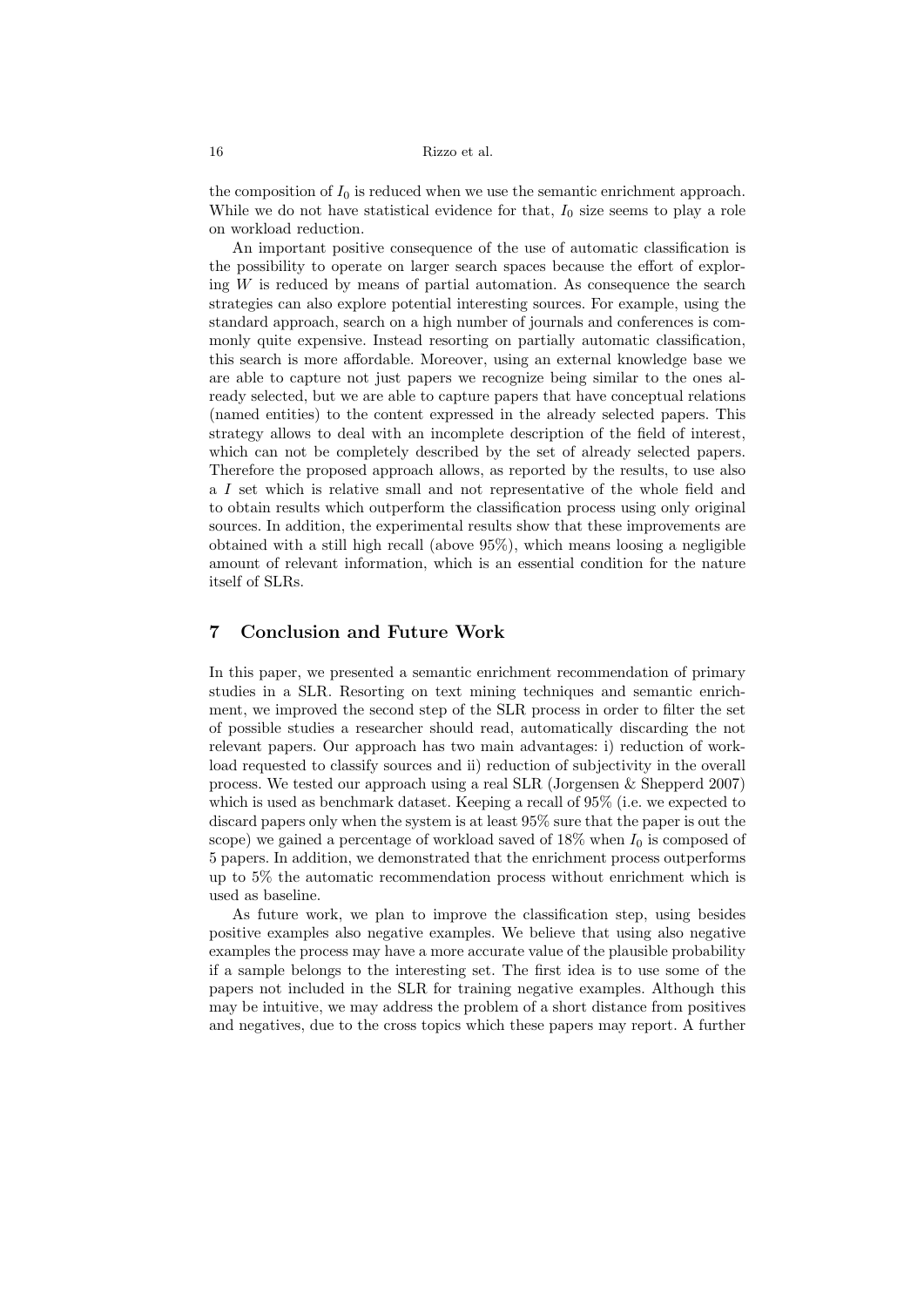evaluation of the distance among papers from different journal issues may give a better idea about the use of negative examples. Therefore a deep analysis of which studies may be considered as negative is needed. In addition, we have planned to extract one paper  $i$  at a time from the set of relevant papers  $I$ , and to use the remaining papers  $\in I$  to train the classifier and, then, to evaluate if it recognizes  $i$  as similar to the others. In this way, the classifier is used to give a "second opinion" on the selection process, potentially reducing the number of researchers necessary to undertake this step.

In the presented approach, we rely on the MNB classifier. It is considered as the baseline for text classification, but its results are often comparable to the state of the art in text classification, such as SVM and Markov chain (Rennie et al. 2003) and as shown in Section 4.4. We plan to validate the use of the semantic enrichment with other classifiers to investigate the changes in performance. The experiments addressed an important weakness in the named entity extraction task. The disambiguation mechanism provided by OpenCalais often links, via the sameAs link, to DBpedia resources. The loss of this process is recovered by an in-house interlinking logic which disambiguates the entity to DBpedia only considering the name of the entity.

Currently we are investigating the effect of NERD (Rizzo et al. 2014) which disambiguates to DBpedia considering the surroundings of the text where the entity has been spotted, hence preserving the semantics. Finally, the semantic enrichment mechanism has been validated using one SLRs. We plan to validate it also using other SLRs especially coming from other field of research. We believe that our approach could be adopted by scientific content providers such as journal portals, to index sources and to automatically classify and cluster the papers they publish. This approach may be used to propose a faceted view of sources queried by a user. The challenge will be to compute this operation in real-time to limit human efforts.

# Acknowledgments

This work was partially supported by the European Union's 7th Framework Programme via the projects LinkedTV (GA 287911).

#### References

- Bizer C, Lehmann J, Kobilarov G, Auer S, Becker C, Cyganiak R & Hellmann S 2009 DBpedia - A crystallization point for the Web of Data Web Semantics: Science, Services and Agents on the World Wide Web  $7(3)$ , 154–165.
- Cawley G C & Talbot N L 2010 On over-fitting in model selection and subsequent selection bias in performance evaluation The Journal of Machine Learning Research 11, 2079–2107.
- Chawla N V 2005 Data Mining for Imbalanced Datasets: An Overview Data Mining and Knowledge Discovery Handbook pp. 853–867.
- Chawla N V, Japkowicz N & Kotcz A 2004 Editorial: Special Issue on Learning from Imbalanced Data Sets ACM SIGKDD Explorations Newsletter 6(1), 1–6.